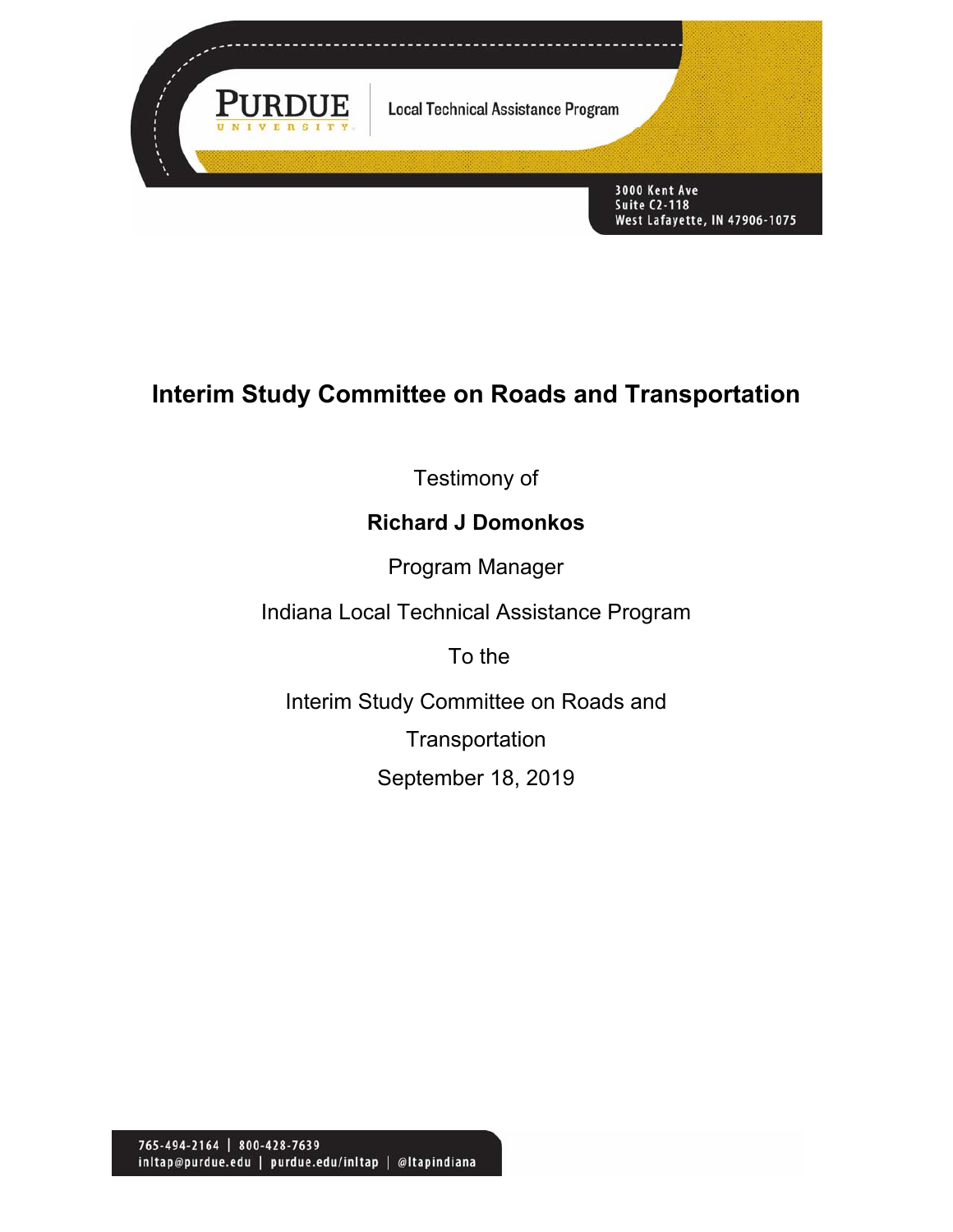

## **Introduction**

There are many obvious economic benefits to allowing heavier trucks on our transportation network. As stated in a 2014 JTRP technical report<sup>1</sup>, a 5% increase in the GVW  $(4,000 \text{ lbs.})$ translates into a 7.8% increase in the payload because there is no increase in the tare weight of the vehicle, rather only an increase in the payload. Similarly, increasing the GVW by 8,000 lbs. (10%) increases the payload by approximately 15%. The increased profit from the additional delivered goods per trip typically far exceeds the additional truck operating costs including fuel taxes and the cost of permits. Balancing those economic gains against the cost to build and maintain our state and local infrastructure should be one of our highest priorities.

Understanding the impact of larger, heavier trucks on our local transportation network is made exceedingly difficult due to a lack of research on the effects of heavier vehicles on local roadways. On the state routes where reliable pavement design data is available, we are able to measure the additional cost in construction and maintenance to handle the heavier loads. In a vast majority of the local network, there is little or no pavement design data available, and the task of understanding what our local network can handle looms large. There is hope, thanks to HEA 1001 2016; we do have reliable pavement condition at the local level. For the past three years, Indiana local agencies have been rating the condition of their road and bridge assets. We can report that 90.1% local bridges have an operating rating at or above legal loads. We can also report that all 92 counties, all 120 cities and 347 of the 443 towns have rated their roads and submitted pavement condition data to Indiana LTAP. We can also report that for the first time we have Annual Operation Report data available for all 92 counties and all 56 municipalities that meet the population threshold of greater than 15,000 as required by the Indiana State Board of Accounts. In the previously mentioned 2014 JTRP technical report 1 , *Impact of HB-1481 on Indiana's highway revenue generation, asset degradation, modal distribution, and economic development and competitiveness*, it was clear that a lack of available data made it difficult to carry out the cost allocation for local routes. With current pavement data and complete financial accounting of the dollars put forth annually for construction, reconstruction, and preservation, as well as dollars spent on maintenance and repair of our local roads, we may soon see the cost allocation for our local routes.

Indiana has come a long way to having sound data on the local road network, not many states can report to the extend Indiana can, but much work is still yet to be done. Understanding the geotechnical makeup of the local road network and providing research and technical assistance to help local agencies build pavements that meet economic demands should become part of our future mission and goals.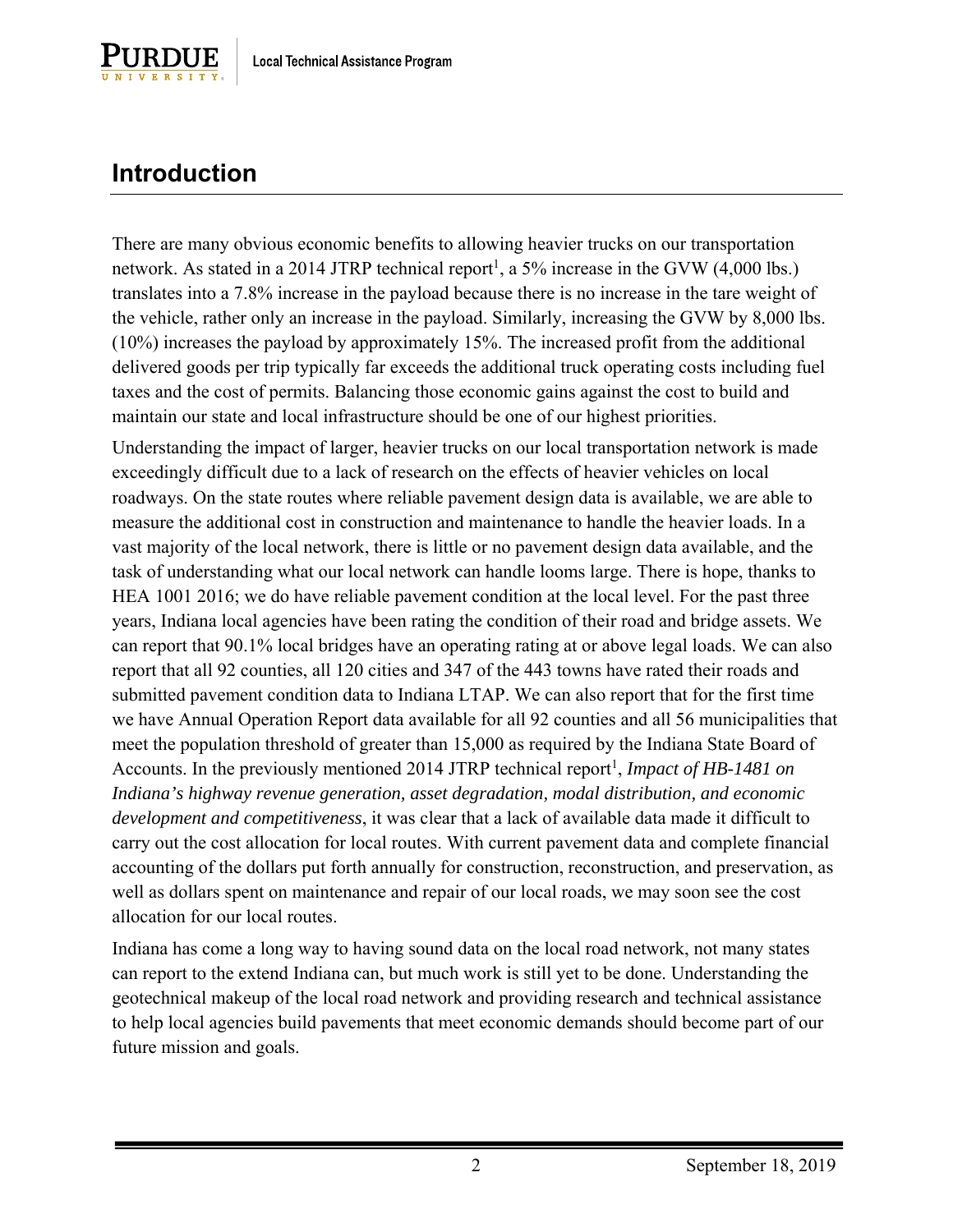

## **Specific Impacts**

#### **Safety**

Recent research on the effect of truck size and weight on roadway safety is devoted to the interstate and state network and the characteristics of a large truck in a crash. A transportation research synthesis<sup>2</sup> from the Local Road Research Board in Minnesota does provide some guidance on how to prepare for the impacts of future weight limit increases at the federal or state level. However, there is limited research available that focuses on heavy vehicles at the local level. We have all driven on our local roads, and the safety concerns are sometimes obvious to us. Local roads pass right in front of our homes, our schools, and through the center of town. We are already wrestling with how to move class 7, 5-axle vehicles on our local roads safely. Adding additional weight, which requires increased stopping distance, may only magnify the problem, especially given our traffic control devices like signs are placed for normal stopping sight distances, not those required by heavier trucks. Even our more rural routes face challenges when it comes to class 7, 5-axle vehicles. Rural roads are typically narrow, have limited sight distance at curves, hills, and intersections, and are not geometrically designed or signed for the longer trucks. If you have ever made a right turn, in a semi, on a county road, you are keenly aware of the challenges. Longer trucks tend to off-track around curves and intersections, creating potentially dangerous ruts on the shoulder to other vehicles. These wheel ruts can cause crashes and drainage erosion issues. In addition to increased stopping distance requirements, heavier trucks also take longer to accelerate. In a 2009 study by the  $FHWA<sup>3</sup>$ , one particular finding revealed the operating environment, including road type and time of day, has a larger effect on crash rates than truck configuration.

#### **Pavements**

As stated in the introduction, we do have reliable pavement condition at the local level. From the available data, several facts emerge that may tell us the scope of the impact on our local roads. In our most recent condition report<sup>4</sup>, 39% of the county road network is shown to be in poor condition, (Figure 1.1) for our cities 26% is in poor condition, (Figure 1.2) and the towns have 30% in poor condition, (Figure 1.3). To understand the magnitude of these figures, we need to understand the PASER (Pavement Surface Evaluation and Rating) method. Poor roads are defined as roads or road segments rated at a PASER 4 or less. PASER 4 or less are road segments as having visual structural distresses evident in the pavement. These structural distresses include block cracking over 50% of the surface, longitudinal cracking in the wheel path, rutting greater than ½", fatigue cracking or a loss of surface integrity. These pavement segments will benefit from a structural overlay of 2" or more and could include reconstruction with an extensive base repair. From this data, we can imply that roads rated in poor condition will not support the current legal load, let alone overweight loads.

Fair roads are defined as roads or road segments rated at a PASER 5, 6 or 7. PASER 5-7 describe road segments showing signs of aging but are in sound structural condition. These road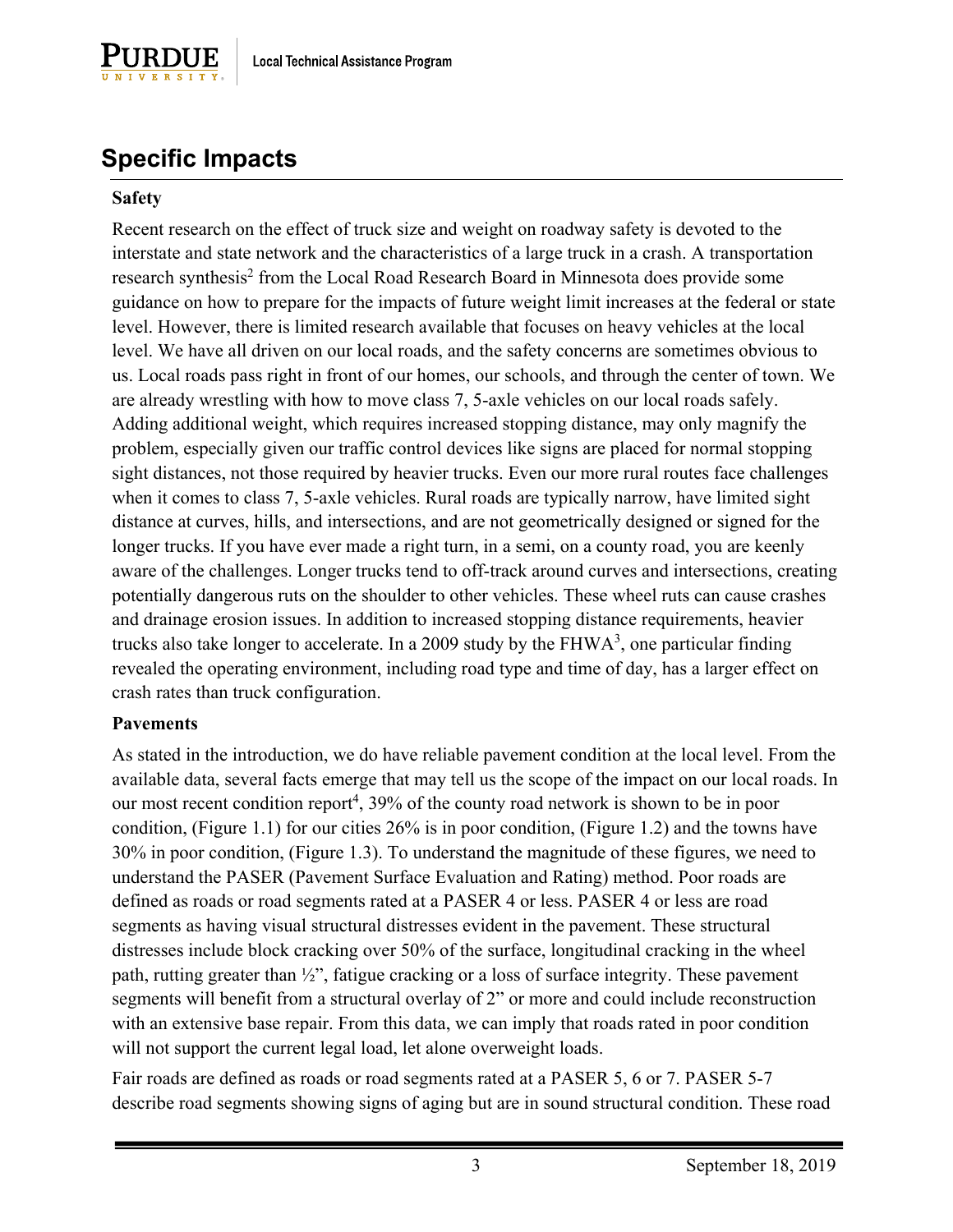

segments are candidates for capital preventive maintenance to prevent further deterioration. These road segments are the most concerning because they make up almost half of the local road network. We would need to know if these road segments have a pavement design capacity to withstand additional loading. My fear is that they do not, and could fail prematurely regardless of the preventive maintenance treatment applied.

Good roads are defined as roads or road segments rated at a PASER 8, 9 or 10. PASER 8-10 describe road segments as showing no signs of aging and no visible distress evident in the pavement. These road segments are typically new construction or reconstruction. These road segments are in good condition, but research needs to be done to identify the pavement design capacity to withstand additional loading.



Figure 1.1 County Pavement Condition Summary. (Source: Indiana Local Technical Assistance Program, 2019 Condition Report, County/City/Town.)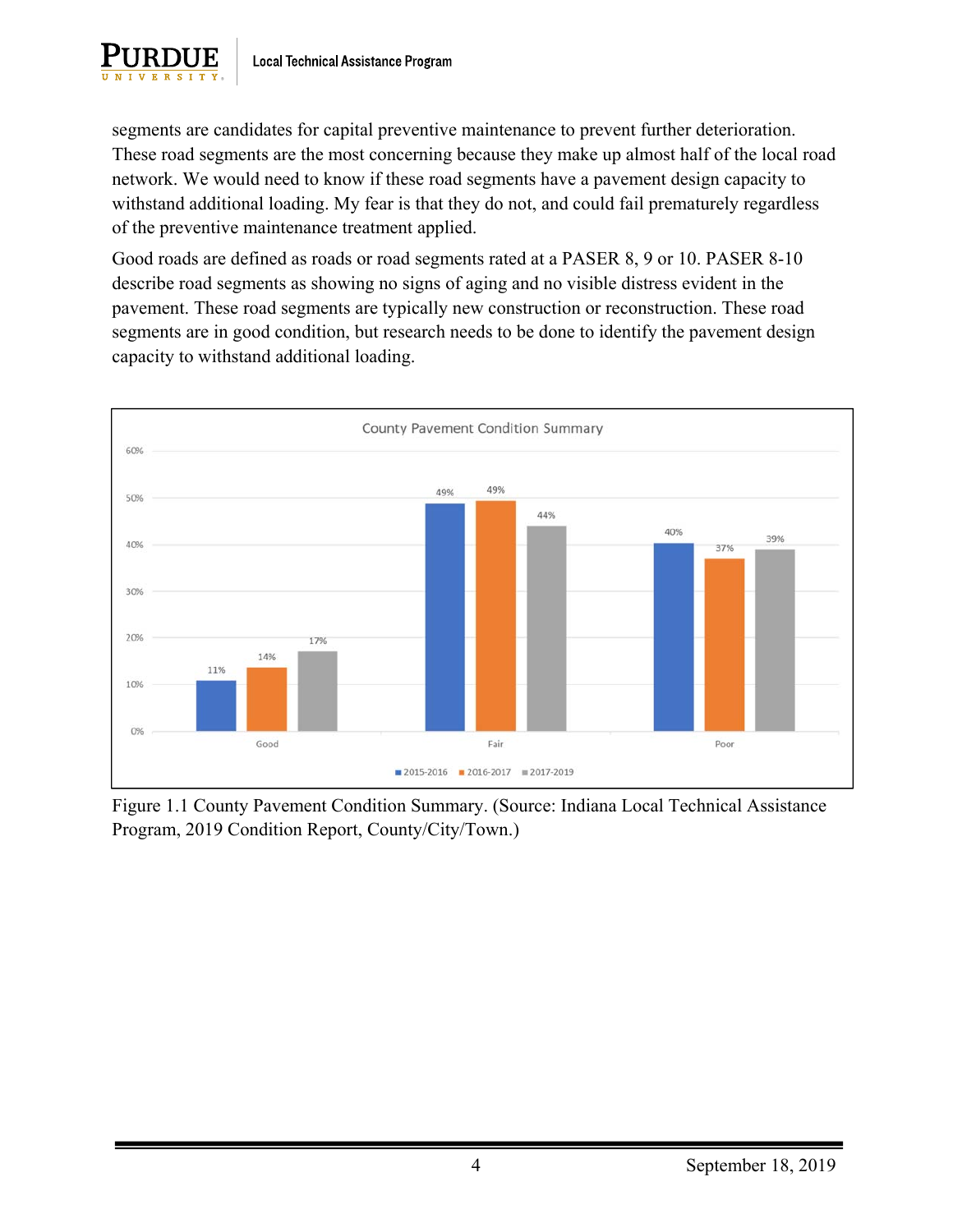



Figure 1.2 City Pavement Condition Summary. (Source: Indiana Local Technical Assistance Program, 2019 Condition Report, County/City/Town.)



Figure 1.3 Town Pavement Condition Summary. (Source: Indiana Local Technical Assistance Program, 2019 Condition Report, County/City/Town.)